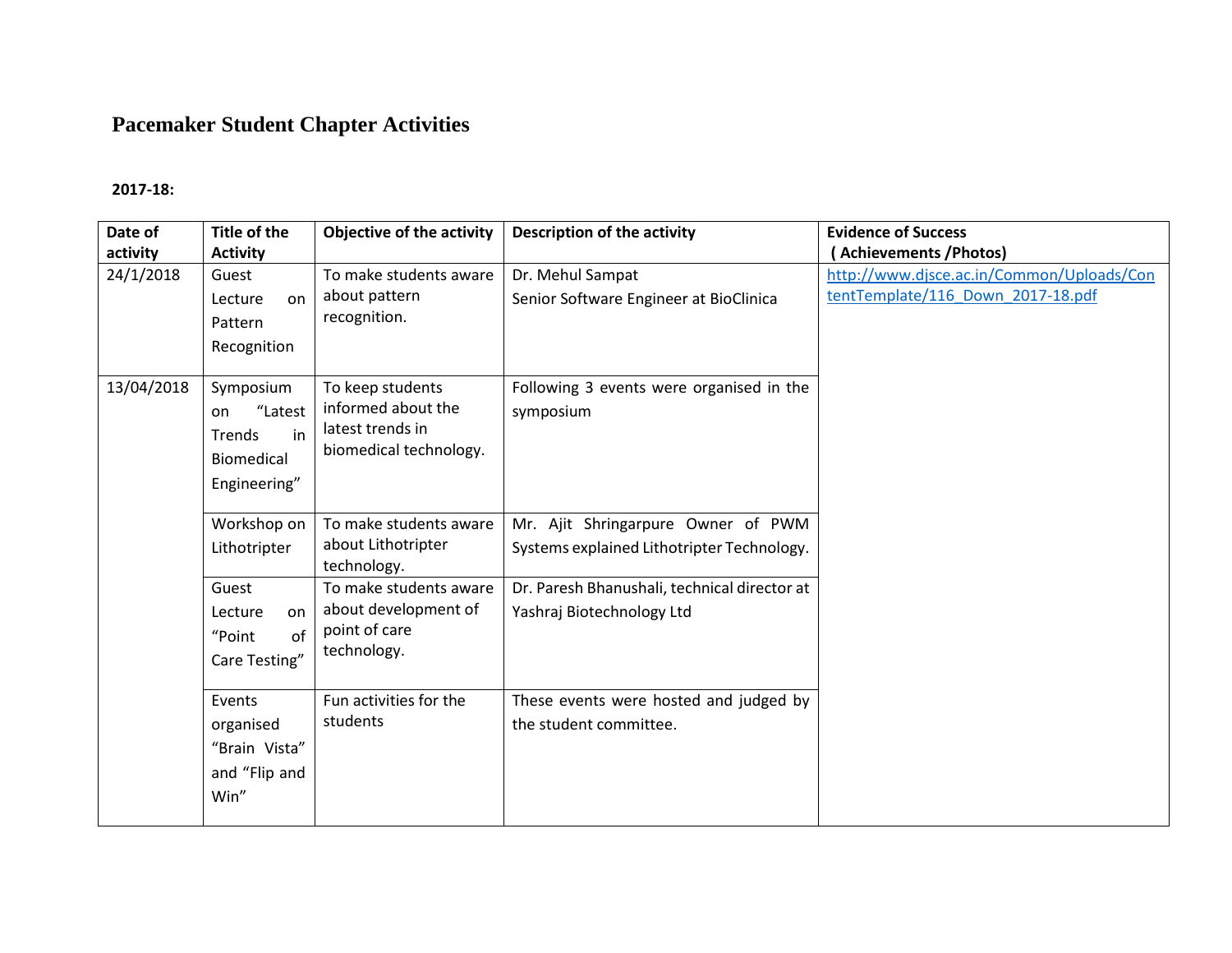| Date of    | Title of the                                                              | <b>Objective of the activity</b>                                                                                                     | <b>Description of the activity</b>                                                                                                                                   | <b>Evidence of Success</b>                                                     |
|------------|---------------------------------------------------------------------------|--------------------------------------------------------------------------------------------------------------------------------------|----------------------------------------------------------------------------------------------------------------------------------------------------------------------|--------------------------------------------------------------------------------|
| activity   | <b>Activity</b>                                                           |                                                                                                                                      |                                                                                                                                                                      | <b>Achievements / Photos)</b>                                                  |
| 19/9/2016  | Workshop on<br>Technical<br>Paper<br>Presentation                         | To make students aware<br>about how to write a<br>technical paper.                                                                   | Prof. (Mrs.) Mrunal R. Rane and Prof.<br>(Mrs.) Purva C. Badhe explained<br>students how to write a technical<br>paper.                                              | http://www.djsce.ac.in/Common/Uploads/Co<br>ntentTemplate/116 Down 2016-17.pdf |
| 18/02/2017 | Arduino<br>Workshop                                                       | To make students aware<br>about Arduino.                                                                                             | Mr. Parth Bhatt and Ms. Prachi<br>Sondagar explained students about<br>how to operate on the Arduino.                                                                |                                                                                |
| 31/03/2017 | Symposium<br>"Recent<br>in<br>Trends<br><b>Biomedical</b><br>Engineering" | To make students aware<br>about the latest<br>technologies in medical<br>imaging and latest IT<br>technologies used in<br>hospitals. | Following two speakers gave a talk:<br>1) Dr. Vikram Lele from Nuclear<br>Medicine Dept. Jaslok Hospital<br>1) Mr. Prasad Hadkar from Phillips<br>India              |                                                                                |
| 31/03/2017 | Poster<br>Competition<br>During<br>Symposium                              | To expose students to<br>the competitive<br>environment like poster<br>competition                                                   | Following were the two judges for the<br>poster competition:<br>1) Dr Abhijit Joshi, Prof. and Head IT<br>Dept.<br>2) Dr. Amit Deshmukh<br>Prof. and Head EXTC Dept. |                                                                                |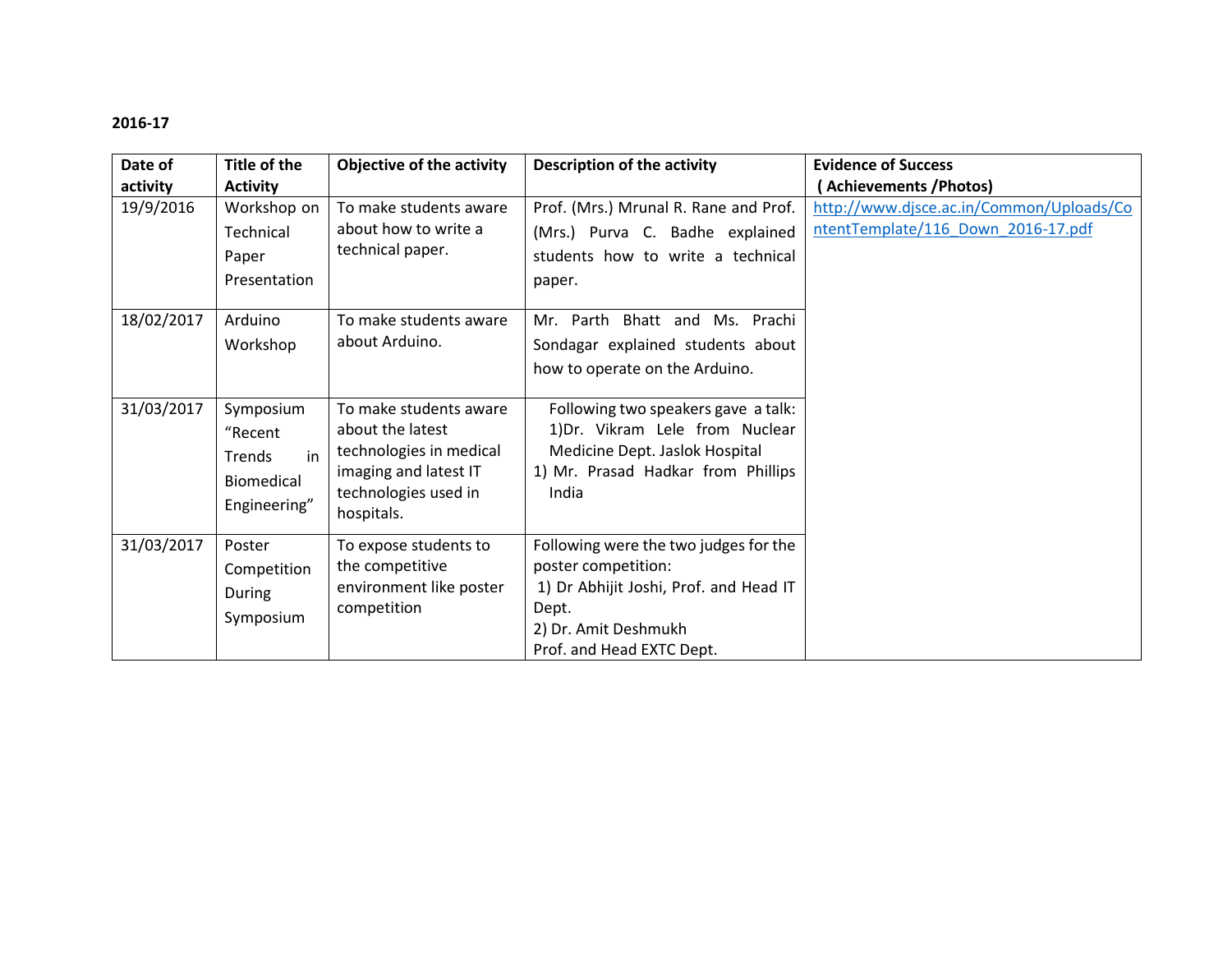| Date of   | Title of the                                                                | Objective of the                                                            | <b>Description of the activity</b>                                                                                                     | <b>Evidence of Success</b>                                                     |
|-----------|-----------------------------------------------------------------------------|-----------------------------------------------------------------------------|----------------------------------------------------------------------------------------------------------------------------------------|--------------------------------------------------------------------------------|
| activity  | <b>Activity</b>                                                             | activity                                                                    |                                                                                                                                        | (Achievements/Photos)                                                          |
| 30/1/2016 | Proteus<br>Workshop<br>Part-I                                               | To expose students<br>to PCB designing<br>software.                         | Parth Bhatt of TE<br>Biomedical<br>Mr.<br>explained how to use proteus software.                                                       | http://www.djsce.ac.in/Common/Uploads/Co<br>ntentTemplate/116_Down_2015-16.pdf |
| 3/2/2016  | Proteus<br>Workshop<br>Part-II                                              | To expose students<br>to PCB designing<br>software.                         | Parth Bhatt of TE Biomedical<br>Mr.<br>explained how to use proteus software.                                                          |                                                                                |
| 23/3/2016 | Industrial<br>Visit<br>to<br>Imaginarium:-<br>Printing<br>$3-D$<br>facility | To expose students<br>to technology and<br>applications of 3-D<br>printing. | Rao,<br>Mentor/Director,<br>Guruprasad<br>Imaginarium and our alumni Mr. Mitul<br>Parekh, explained about the 3-D Printing<br>facility |                                                                                |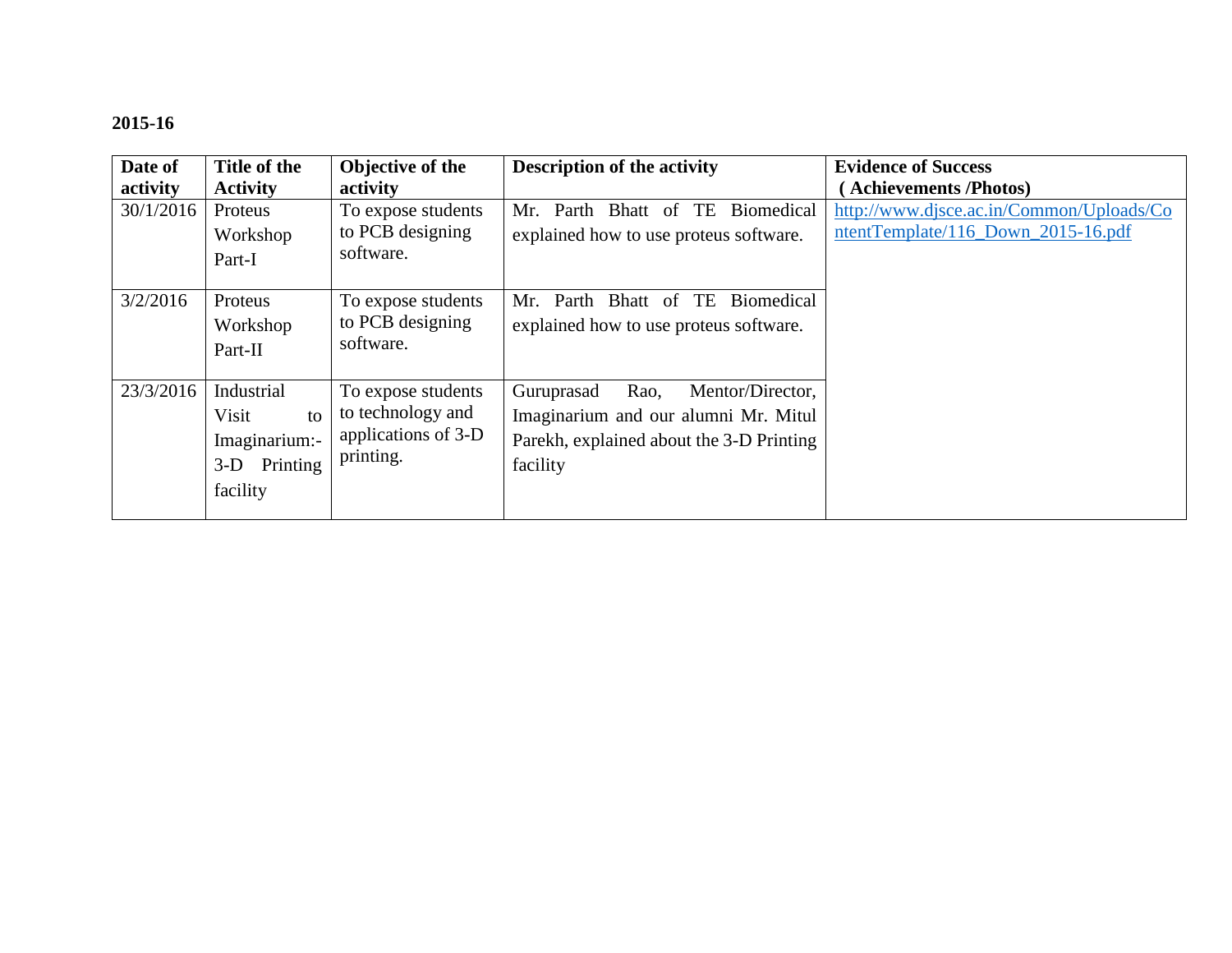| Date of    | Title of the         | Objective of the | <b>Description of the activity</b>      | <b>Evidence of Success</b>             |
|------------|----------------------|------------------|-----------------------------------------|----------------------------------------|
| activity   | <b>Activity</b>      | activity         |                                         | <b>Achievements /Photos)</b>           |
| 13/09/2014 | <b>Guest Lecture</b> | To make students | Mr.Chandrajeet<br>Singh<br>from         | http://www.djsce.ac.in/Common/Uploads/ |
|            |                      | aware about      | <b>DeVillbiss</b><br>Healthcare<br>gave | ContentTemplate/116_Down_2014-15.pdf   |
|            |                      | oxygen           | "Oxygen<br>lecture<br><sub>on</sub>     |                                        |
|            |                      | concentrator,    | Concentrator"                           |                                        |
|            |                      | CPAP, BiPAP      |                                         |                                        |
|            |                      | machines,        |                                         |                                        |
|            |                      | nebulizer etc.   |                                         |                                        |
| 30/01/2015 | <b>ANSYS</b>         | To make students | Mr. Yash Shah explained how to          |                                        |
| 05/02/2015 |                      | work on the      | operate on the ANSYS software.          |                                        |
| 06/02/2015 |                      | ANSYS software.  |                                         |                                        |
| 09/02/2015 |                      |                  |                                         |                                        |